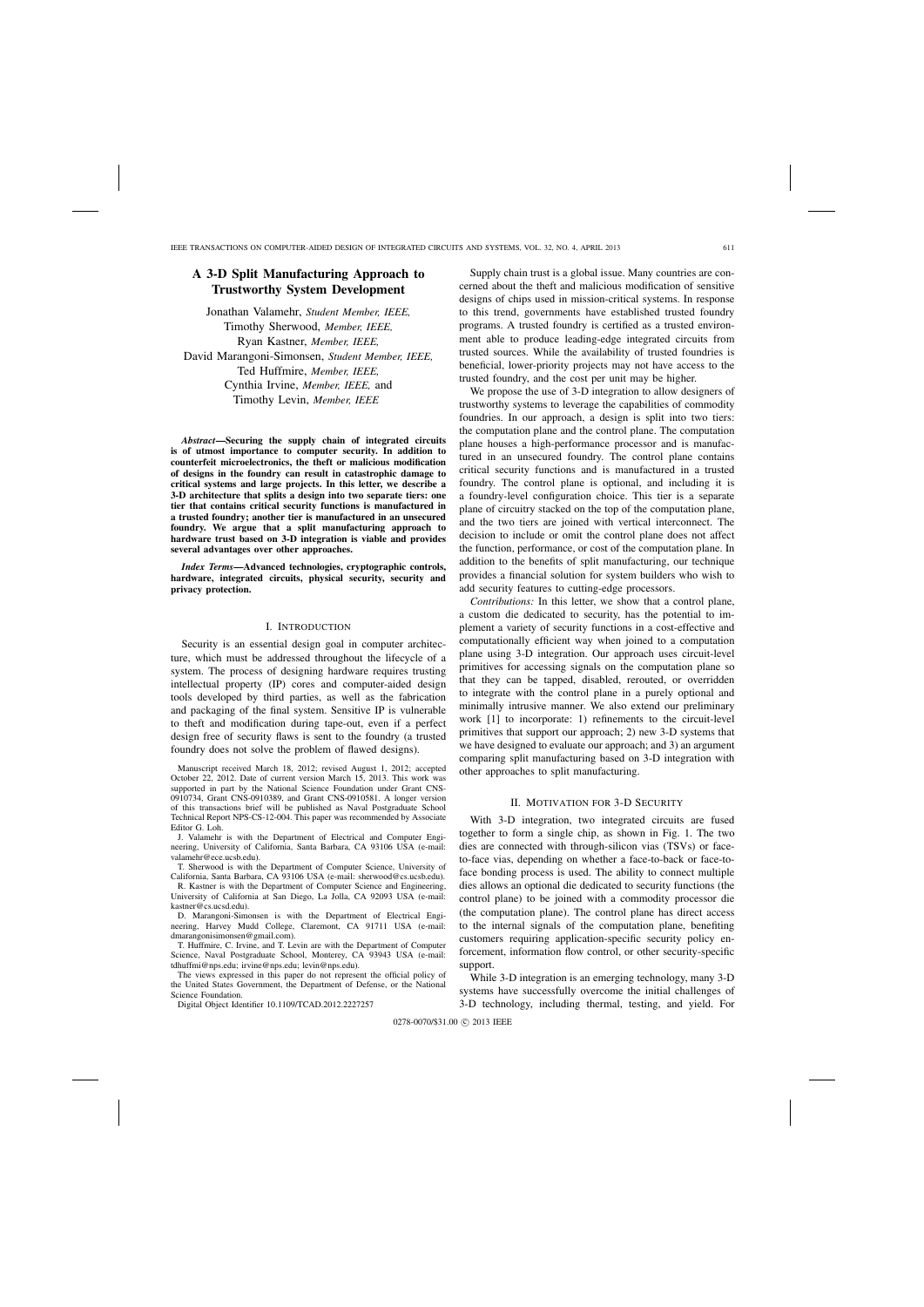

Fig. 1. Two-tier 3-D integrated circuit in which the control plane (above) and computation plane (below) are joined using a face-to-back bonding process. Face-to-face bonding is also possible.

example, Toshiba has applied 3-D integration to a CMOS image sensor camera module for mobile phones, achieving a 55% reduction in volume and a 36% reduction in footprint while satisfying high-speed I/O requirements for videos, with the required data rate per pin as high as 130 MB/s for VGA at 30 f/s and 650 MB/s for 3.2 Mpixel at 15 f/s [2]. Kim *et al.* joined a tier containing 64 CPU cores running at 277 MHz with a tier containing 256K of SRAM; their system achieves a 63.8 GB/s memory bandwidth [3]. Loh *et al.* provided detailed analysis of the advantages of 3-D integration for implementing a cache with their analysis showing significant reductions in access latency and energy per access. They also devised a 3-D floor plan for the Intel Pentium 4, removing critical paths and improving performance and power by 15% [4]. Loh *et al.* also showed that 3-D integration can improve clock frequency by 10.3% for the Alpha 21364, and that 3-D integration can expose instructionlevel parallelism for the Alpha 21264, improving performance by 9.7% [4]. Loh *et al.* also showed that a 3-D version of a dynamic non-uniform cache architecture reduces average L2 access time by 50%; they also show that 3-D stacking can allow the cache size to increase, reducing average memory access latency by 13% and reducing off-chip bandwidth by 3x [4]. Using the Intel Core 2 Duo as a baseline, Black *et al.* showed that a 3-D stacked DRAM cache can reduce the cycles per memory access by 13% on average and as much as 55% while reducing off-chip bandwidth and power by 66% [5]. Loh proposes optimizations to 3-D DRAM that result in 1.75x speedup over prior 3D-DRAM approaches, and Loh also proposes a L2 miss handling architecture that achieves an extra 17.8% performance improvement [6]. Puttaswamy and Loh showed that a 3-D-partitioned cache can reduce latency by 21.5%, reduce energy consumption by 30.9%, and increase IPC by 12% [7].

Several approaches to split manufacturing are possible. First (option 0), a CPU can be fabricated in an unsecured foundry, and software implementing security functions can be loaded for execution onto the CPU in a secure facility. In general, implementing security functions in software is less costly than in hardware, but software implementations have worse performance and greater power consumption, and are more susceptible to tampering. Next (option 1), both the processor and hardware security functions reside on the same 2-D chip, which is manufactured in a trusted foundry (this is a base case that does not allow for split manufacturing). Next (option 2), a coprocessor implementing security functions can be manufactured in a trusted foundry, and it resides on the same circuit board as a main processor that is manufactured in an unsecured foundry. Finally (option 3), one tier is made in a trusted foundry, the other tier is made in an untrusted foundry, and the two are joined in a trusted facility using 3-D integration.

Based on the area, power, and performance figures from the literature presented above, we extrapolate that option 2 (using a separate processor and coprocessor connected at the circuit board level) will consume more power than option 1 (implementing everything on the same processor), and option 3 (using 3-D) will consume the least power, in general. Of course, individual designs may vary (some may not benefit from 3-D integration), but in general, option 3 will also have the least delay and greatest bandwidth, followed by option 1 and then option 2, which has the greatest delay and the least bandwidth due to the use of slow, power-hungry off-chip buses.

A variant of option 1 was recently proposed by the U.S. Intelligence Advanced Research Projects Agency (IARPA), in which an unsecured foundry, called the front-end-of-line (FEOL), manufactures a layer of transistor devices and then sends the unfinished wafer to a trusted foundry, called the back-end-of-line (BEOL), which adds metal layers that connect the devices to form useful circuits [8]. The interface between the FEOL and BEOL circuits in the IARPA program is different from the interface between the tiers in option 3, which allows one tier to monitor, disable, reroute, and override signals in another tier. Also, while the transition between the FEOL and BEOL foundries is an open research challenge for the IARPA program, joining separately made dies is already proven technology with 3-D integration.

A variant of option 0 uses reconfigurable hardware; an FPGA is made in an unsecured foundry, and a design is loaded onto the FPGA in a trusted facility. While an FPGA may achieve higher throughput than a CPU, the design is protected by bit-stream encryption, which can be thwarted by side-channel attacks on the bit-stream decryption mechanism. Anti-fuse FPGAs can help mitigate this problem, but it is a write-once technology, unlike SRAM-based FPGAs.

We consider the trust issues of split manufacturing in [9] and establish that our threat model includes unintentional hardware design flaws and malicious software in the computation plane; the threats of hardware Trojans (i.e., malicious inclusions), physical tampering/probing, simple/differential power analysis, and compromising RF/acoustic/photonic emanations are outside the scope of our work. A first-order concern is whether the output of the unsecured foundry needs to be independently trustworthy for the joined system to provide certain trustworthy functions. If so, it would seem to obviate the purpose of the effort. For option 3, we found that the independence of a control plane from interference by the computation plane through active corruption of the processing or passively, via withholding of services is a primary requirement for trustworthy behavior of the control plane [9]. However, the control plane can often choose whether to establish dependencies on the computation plane. The detection of malicious inclusions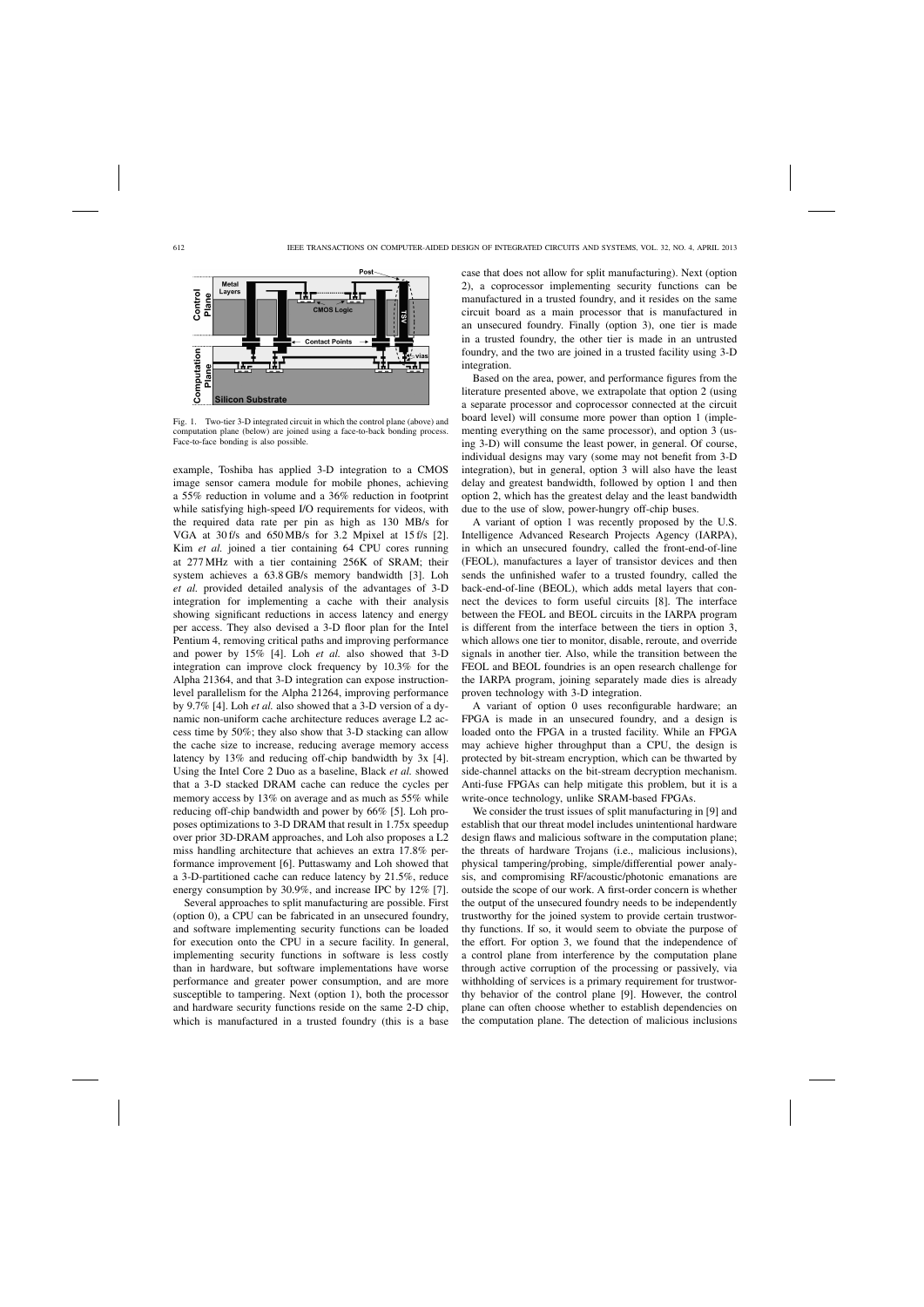on the computation plane is another security feature that can be hosted on the control plane, although this technology is very immature. We believe it is not yet possible to add a layer of hardware to a computation plane that is riddled with malicious inclusions—effectively bearing an unknown degree of resemblance to its design—in the hopes that the composition of the two layers will be highly trustworthy. Nevertheless, provided that the requirements of self-protection and dependency layering are met for the control plane, it is possible to offer an alternate service to the computation plane, to actively override the computation plane for enforcement of policies, and to passively monitor the computation plane with high integrity [9]. Note that while option 3 allows a control plane to access the internal signals of a computation plane, this is not possible via the circuit board level coprocessor interface associated with option 2. Therefore, while a coprocessor can provide an alternate service such as encryption to a main processor, actively overriding or passively monitoring internal signals is impossible with option 2.

While the threats of malicious hardware, physical tampering, power analysis, and compromising emissions are outside the scope of this letter (we are assuming that the 3-D integrated circuit (IC) lacks countermeasures against these threats), we do not believe that 3-D integration necessarily increases the risk of a physical probing attack on sensitive signals carried by the inter-die vias. Probing for the purposes of testing is much harder for 3-D than for 2-D, due to the difficulty of probing an individual TSV and the risk of breaking a TSV. Furthermore, the difficulty of chemically removing the package of a 3DIC and separating the bonded layers is significantly greater than the challenge of probing a circuit board connecting a processor and coprocessor (option 2). For example, a 3-D cryptographic coprocessor's tiers are tightly bonded and have no exposed shared buses or I/O pins, and the inter-die vias are enclosed in a package and only accessible by removing the package and separating the tight bond between the tiers [10]. However, chemical– mechanical planarization (i.e., sanding) of a tier is available to professional attackers, and future work is needed to develop secure protocols for the inter-die interface of option 3.

Finally, comparing option 1 and option 3, we note that 3-D integration offers the potential to offload logic to the control plane. We argue that many security applications can benefit from this capability. For example, Tiwari *et al.* [11] developed an information flow tracking method that increases area by 70% over the base processor's area. Additional area allows for the implementation of additional cipher implementations [10], as well as real-time monitoring and processing of programs in execution [12].

# III. 3-D Security Architecture

The control plane can include several security functions on one die, implemented as either passive or active monitors. A passive monitor accesses and analyzes data from the computation plane, e.g., memory accesses or instructions. Monitoring these events requires tapping some of the wires in the processor. Whereas passive monitoring allows for auditing, anomaly detection, and the identification of suspicious activities, systems enforcing security policies often require strong guarantees about restrictions to these types of behavior. A novel contribution of our work is the employment of active monitors, e.g., to control information flow between cores, to arbitrate communication, and to partition resources.

The key ability needed to support such functionality is to reroute signals to the control plane and then override them with potentially modified signals. With this technology, we can force all communication, memory accesses, and shared signals to travel to the control plane, where they are subject to both examination and control. For instance, we can ensure that confidential data being sent between two cores, which are traditionally forced to traverse a shared on-chip bus, is not leaked to a third party with access to that bus.

We have developed a method to modify signals on the computation plane that is accomplished in two parts when the control plane is connected. The first part is to ensure that the monitor has unfettered access to the signal (tapping), which is the same as the passive monitoring scenario described above. The second part is to disable the signal, preventing it from propagating (e.g., via a bus). The difficulty is that we must remove a capability, the connection between two components on the computation plane, only by adding a control plane. The computation plane must be fully functional without an attached control plane, yet it needs to be constructed so that by connecting circuitry, the targeted capability can be achieved. To accomplish this, components in the computation plane must be modified to support active monitoring.

Our preliminary work [1] introduces the circuit-level modifications needed for the control plane to perform its intended function and for the computation plane to function in its absence. The primitives each provide an environment for receiving one or two inter-die vias. We refer to this computation plane environment as a TSV receptacle or socket.

*Tapping:* This can be used to pull specific signals to the control plane without interrupting their original path. This is particularly useful when performing analysis (e.g., dynamic information flow tracking) of the flow of information on the computation plane without affecting its original functionality.

*Disabling:* This allows us to completely stop the flow of data on a specific signal line. Uses of disabling include the ability to isolate a specific resource from unintended accesses, or enforcement of policies that require tight guarantees on the integrity of data on a shared bus.

*Overriding:* This allows us to block the intended value of a signal and modify it to a value determined by the security layer. For some security applications, critical control signals need to be changed in order to adhere to a security policy that is being enforced by the control plane.

*Rerouting:* This combines tapping and disabling to send signals to the control plane and block their transmission to the original path. Rerouting can be used in situations where we want to create new controlled buses between resources on the computation plane. Rerouting also allows the use of a signal for a different purpose than originally intended. Once on the control plane, the signal can be analyzed and combined with other data from the control or computation planes, or simply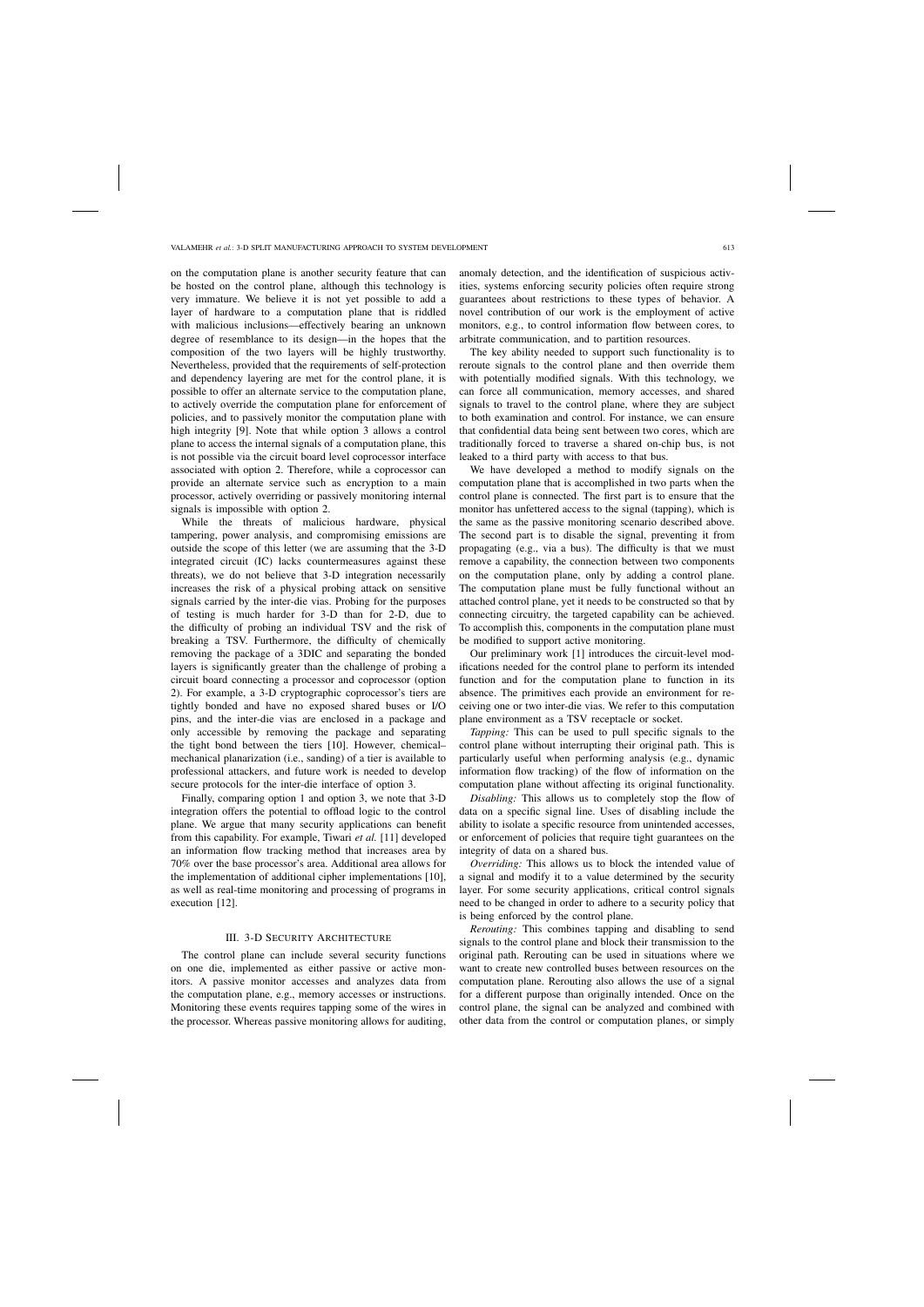TABLE I

Area of Generic TSV Receptacle in 90-nm Technology Node

|                              | 1 Generic TSV | <b>128 TSV</b> | 5-Stage MIPS     |
|------------------------------|---------------|----------------|------------------|
|                              | Receptacle    | Receptacles    | <b>Processor</b> |
| Area (library<br>area units) | 84.1          | 10764.8        | 240 000          |

stored for later use. This can then be coupled with overriding to change control or data outputs on the computation plane based on new logic in the control plane.

*Diode:* Diodes allow information to flow in only one direction; note that one-way communication can be enforced using various electrical techniques besides a diode, such as a buffer [13]. Such an arrangement can enforce a policy requiring that information flow from a low confidentiality component to a high confidentiality component but not vice versa.

*Generic TSV receptacle:* This can be used to support multiple control plane applications with the same computation plane, e.g., when different control planes are used or when the applications on a given control plane are reconfigured [13]. A given TSV receptacle can be used for different purposes from application to application. A generic TSV receptacle provides design flexibility at the cost of additional circuitry and posts. In order to explore the area ramifications of incorporating these Generic TSV Receptacles on the computation plane, we synthesized one Generic TSV Receptacle and compared it to a simple five-stage pipelined MIPS processor. While it is infeasible to build sockets for every signal, good candidates include registers, control signals, and shared buses; engineers must strike a balance between the generality of the interface and its performance and cost.

The Generic TSV Receptacle and MIPS processor were written in Verilog and synthesized using Synopsys Design Compiler in 90-nm technology. The area of the Generic TSV Receptacle, as shown in Table I, is 84.1 AU. This is a very small percentage of the area of the full processor. Even if we needed 128 Generic TSV Receptacles, the additional area added to the MIPS processor is about 4.5%, which is relatively small. This percentage would be even less when adding Generic TSV Receptacles to a large, modern commodity processor that includes structures such as caches, advanced branch predictors, and Floating Point Units.

*Assured generic TSV receptacle:* The Generic TSV Receptacle could include diodes to assure that the information flows of each post are precisely controlled, e.g., to prevent back flow from the computation plane.

### IV. 3-D Applications

### *A. Categories of 3-D Applications*

1) *Isolation and Protection:* Isolation of active resources is one potential application of our circuit-level primitives. For example, in multi-core processors there are shared data and address buses that rely on a mutually trusting shared bus protocol, where each core is responsible for its own arbitration. This is problematical for the security of bus traffic on a system running code of varying trust levels on each core. Instead, we could use disabling to disconnect a core from the bus for any given amount of time, creating a time division multiple access protocol between the cores and the shared resources of interest.

2) *System Analysis and Monitoring:* It is often useful to monitor the activity of the computation plane for auditing, intrusion detection, or post-mortem analysis. Information flow tracking in the control plane, for example, attempts to identify, track, mitigate, and deter the execution of malicious code. We can use tapping to read signals of interest on the computation plane and overriding to optionally modify an exception signal without tampering with normal use.

3) *Secure Alternate Service:* Another potential application is augmenting the computation plane with additional security functions. For systems requiring high-bandwidth cryptography, a cryptographic engine on the control plane [10] can accept cryptographic instructions being executed on the computation plane, performing the operation immediately before sending the result back to the execution pipeline. This is achieved by using rerouting to extract the cryptographic instructions from the standard execution pipeline and execute them, and using overriding to inject the result into the pipeline as if it were part of the normal execution flow. 3-D integration allows the addition of any cipher implementation to be included in the system as a foundry-level option.

#### *B. A 3-D Cache Monitor*

In our preliminary work [1], we developed a custom architecture, implemented in the control plane, for eliminating access-driven cache side channel attacks. Concurrent processing platforms present several security issues; although these architectures provide increased performance through instructionlevel parallelism, their methods of resource sharing leave them vulnerable to side channel attacks. In our architecture, the control plane maintains a cache protection structure that indicates, for each cache line, whether it is protected, and if so, for which process. When a different process loads or stores data related to a protected cache line, no eviction will occur, and the data is not cached unless an alternate line is available in the cache protocol being used. The cache protection structure on the control plane stores security bits, representing locks on shared cache entries. With this in place, when instructions proceed to load or store data, these security bits are first checked to determine whether to grant a cache eviction. When the control plane is not attached, the cache functions as normal. However, when the control plane is added, we can avoid undesirable cache evictions.

As a proof of concept, we have developed a synthesizeable version of our security mechanism in Verilog. We designed the security mechanism as a separate module that is interfaced with a simple four-way set associative cache. We synthesized both modules using Altera Quartus, targeting the Stratix II FPGA with the compiler set to optimize for performance, and have verified that the design is functional, easily scaled, and can be implemented with low overhead. We found that the 3-D cache eviction monitor does not increase the critical path of the circuit, and we observe that this type of cache-line locking produces very little performance degradation for many